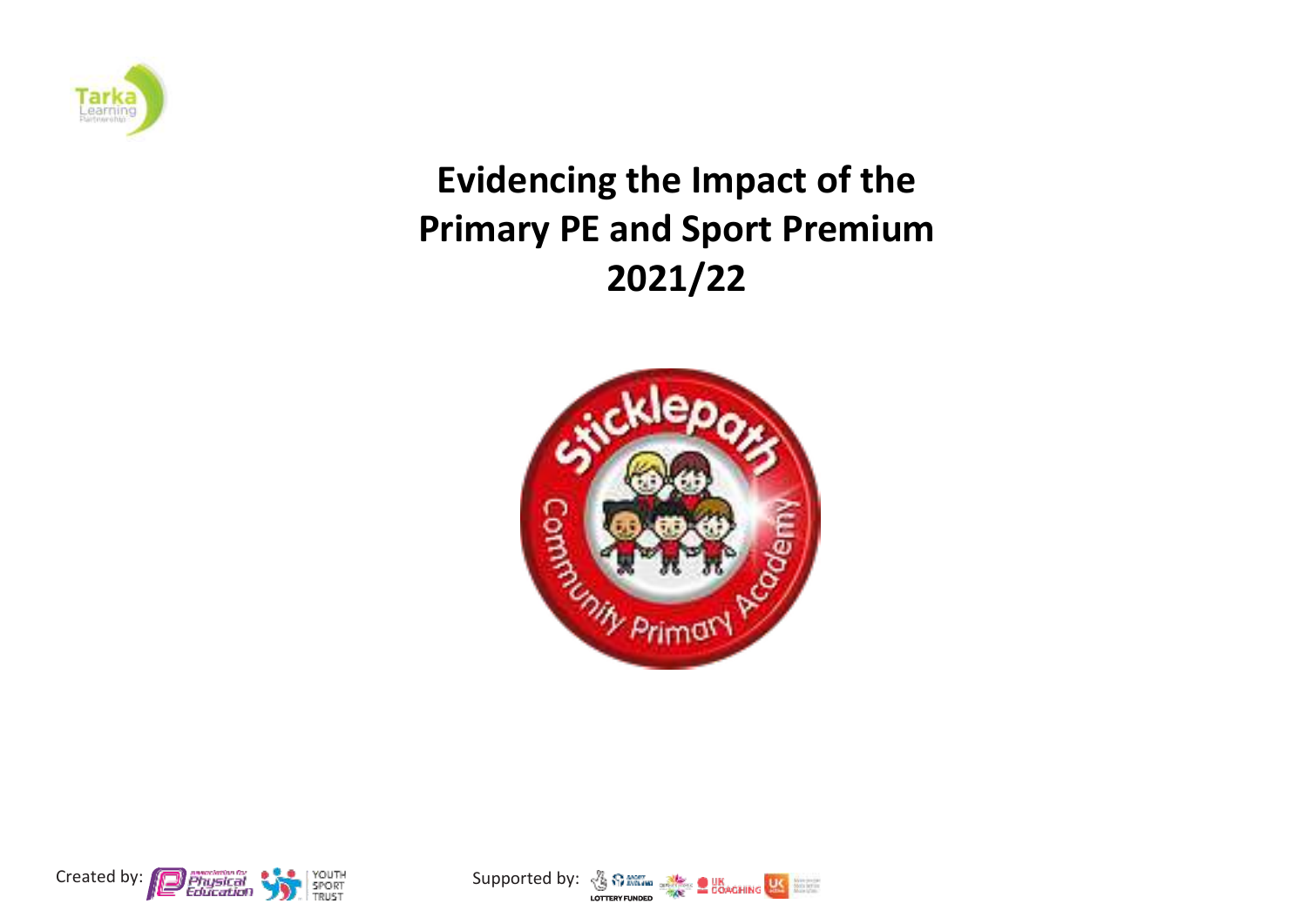Support for review and reflection - considering the 5 key indicators from DfE, what development needs are a priority for your setting and your students now and why? Use the space below to reflect on previous spend, identify current need and priorities for the future.

| Key achievements to date:                                                                                                                                                                                                      | Areas for further improvement and baseline evidence of need:              |  |  |
|--------------------------------------------------------------------------------------------------------------------------------------------------------------------------------------------------------------------------------|---------------------------------------------------------------------------|--|--|
|                                                                                                                                                                                                                                | Focus on Yr 5 swimming and Yr 6 top up swimming for 2021/22               |  |  |
|                                                                                                                                                                                                                                | To implement the 2021/2022 PE Progression Statement and Curriculum<br>Map |  |  |
| Meeting national curriculum requirements for swimming and water safety (Data collected from Yr 4)                                                                                                                              | Please complete all of the below:                                         |  |  |
| What percentage of your Year 6 pupils could swim competently, confidently and proficiently over a distance<br>of at least 25 metres when they left your primary school at the end of last academic year?                       |                                                                           |  |  |
| What percentage of your Year 6 pupils could use a range of strokes effectively [for example, front crawl,<br>backstroke and breaststroke] when they left your primary school at the end of last academic year?                 |                                                                           |  |  |
| What percentage of your Year 6 pupils could perform safe self-rescue in different water-based situations<br>when they left your primary school at the end of last academic year?                                               |                                                                           |  |  |
| Schools can choose to use the Primary PE and Sport Premium to provide additional provision for swimming<br>but this must be for activity over and above the national curriculum requirements. Have you used it in this<br>way? |                                                                           |  |  |



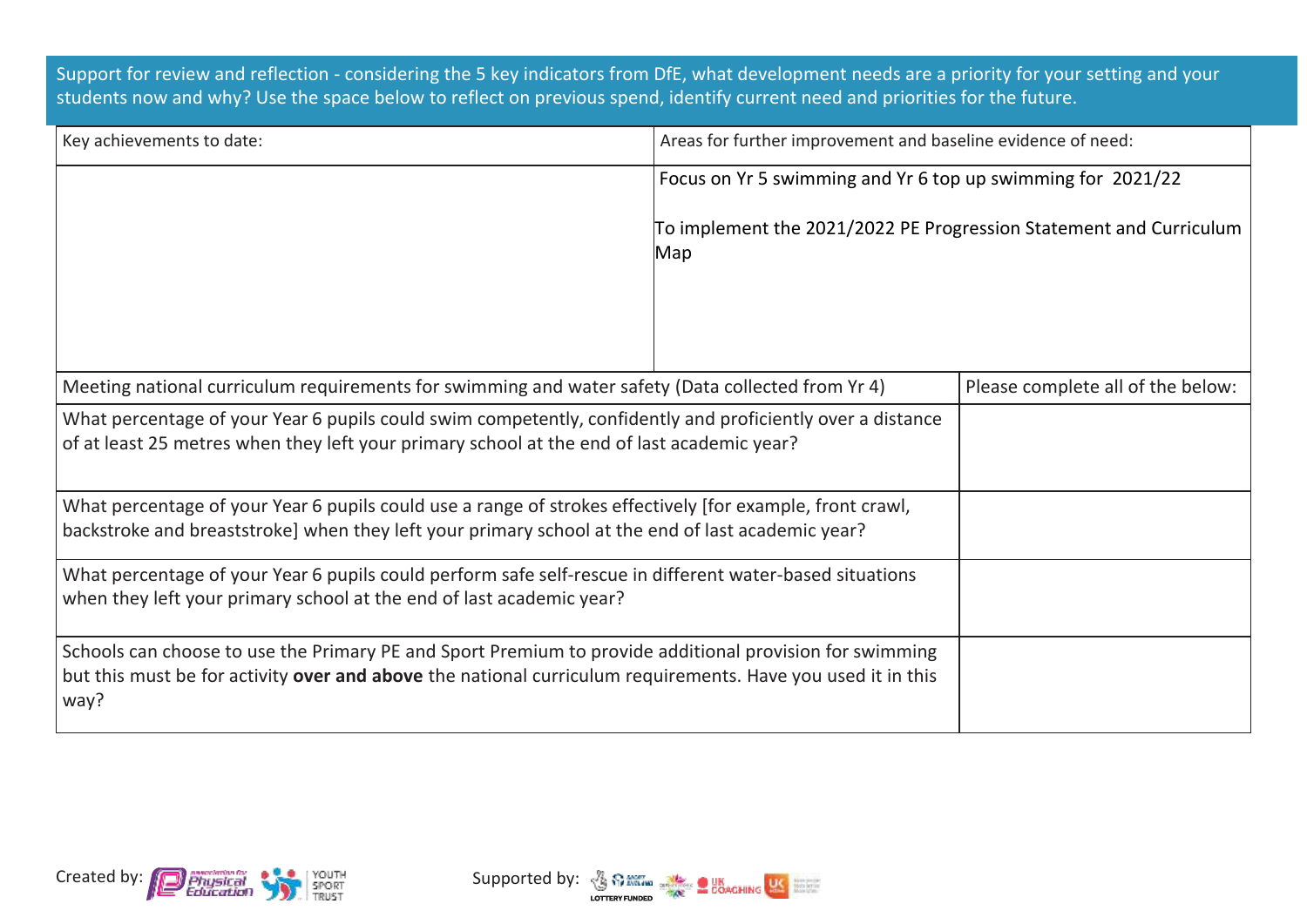## **Action Plan and Budget Tracking**

Capture your intended annual spend against the 5 key indicators. Clarify the success criteria and evidence of impact that you intend to measure to evaluate for students today and for the future.

| <b>Academic Year: 2021/2022</b>                                                                                                                                                                                                                                        | Total fund allocated:£18,990<br>c/f: f4,702<br>Total: £23,692                                                                                                                         | Date Updated: October 2021 |                                                                                                                                                                                                                                      |                                             |  |
|------------------------------------------------------------------------------------------------------------------------------------------------------------------------------------------------------------------------------------------------------------------------|---------------------------------------------------------------------------------------------------------------------------------------------------------------------------------------|----------------------------|--------------------------------------------------------------------------------------------------------------------------------------------------------------------------------------------------------------------------------------|---------------------------------------------|--|
| Key indicator 1: The engagement of all pupils in regular physical activity – Chief Medical Officer guidelines recommend that primary school children undertake at<br>least 30 minutes of physical activity a day in school                                             |                                                                                                                                                                                       |                            |                                                                                                                                                                                                                                      |                                             |  |
| School focus with clarity on intended  <br>impact on pupils:                                                                                                                                                                                                           | Actions to achieve:                                                                                                                                                                   | Funding<br>allocated:      | Evidence and impact:                                                                                                                                                                                                                 | Sustainability and suggested<br>next steps: |  |
| Curriculum PE during Covid-19                                                                                                                                                                                                                                          | Normal school PE lessons to<br>continue as planned outside of<br>lockdown.                                                                                                            | £0.00                      |                                                                                                                                                                                                                                      |                                             |  |
| To ensure on top of timetabled PE<br>pupils take part in active break times<br>and Take 10.                                                                                                                                                                            | All classes participate in Take 10<br>activities. Active play encouraged<br>during lunch breaks. Termly inter<br>class track challenge week $-$<br>running laps of the school grounds | £0.00                      |                                                                                                                                                                                                                                      |                                             |  |
| Provide lunch time and after school<br>sports clubs, with provision for SEND, sports clubs at lunch time and after<br>PP and less active children                                                                                                                      | To re-commence extra-curricular<br>school                                                                                                                                             | £0.00                      |                                                                                                                                                                                                                                      |                                             |  |
| Continue to ensure that all FS and KS1 Ensure that training is provided for See SSCO<br>children have opportunity to take part next cohort of Sports Leaders by<br>in a physical activity during lunch<br>breaks<br><del>Created by .</del><br>l Physical<br>Education | SSCO (Autumn 2021)<br>Supported by:                                                                                                                                                   | costs (KI5)                | <b>SO WARD ON BUILDING OF THE STATE OF STATE OF THE STATE OF THE STATE OF STATE OF STATE OF STATE OF STATE OF STATE OF STATE OF STATE OF STATE OF STATE OF STATE OF STATE OF STATE OF STATE OF STATE OF STATE OF STATE OF STATE </b> |                                             |  |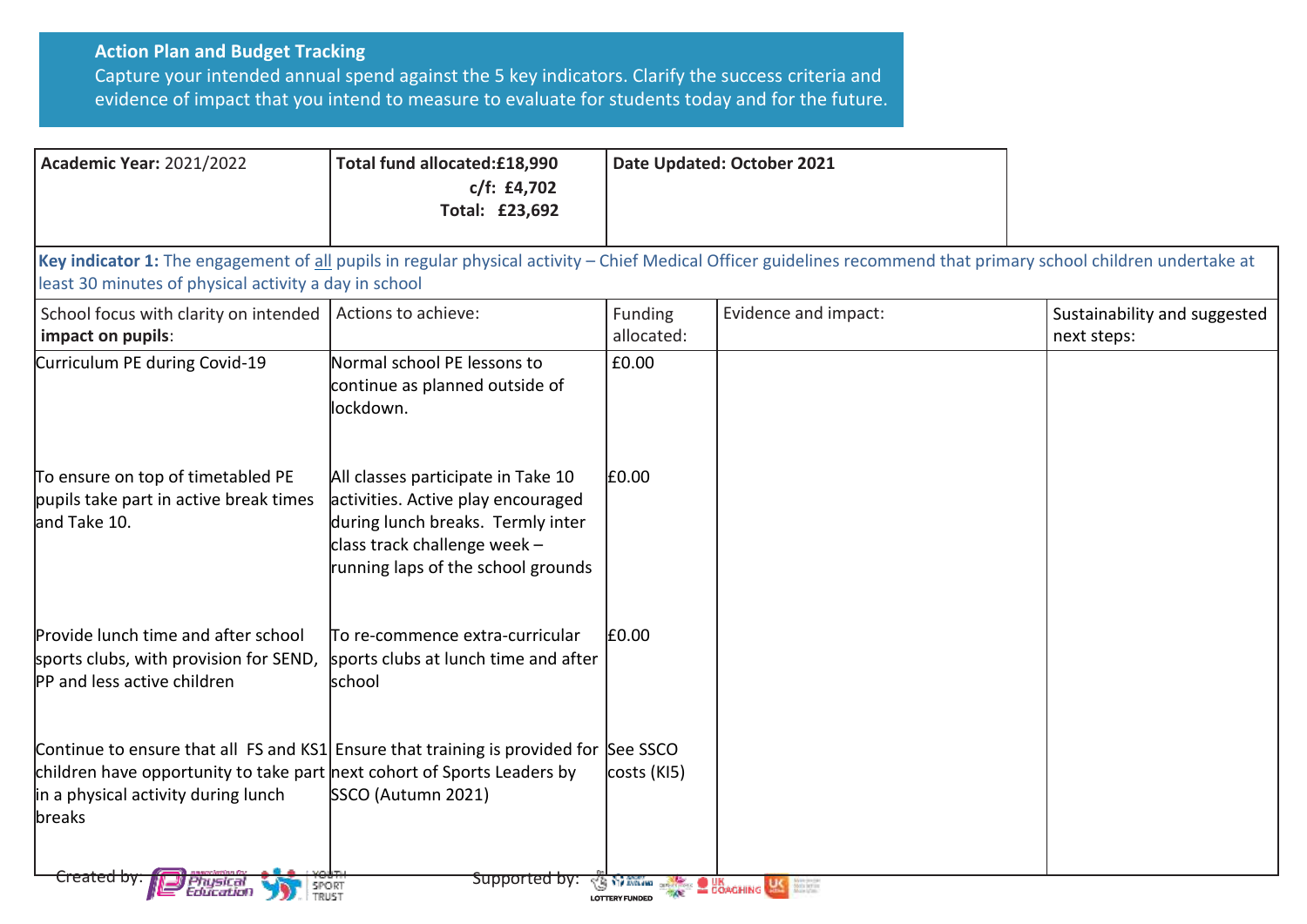| All children by Yr6 swim to the                                                                   | Top up swimming provided for Yr6  | £1500.00 |  |
|---------------------------------------------------------------------------------------------------|-----------------------------------|----------|--|
| minimum standards of the national                                                                 | non swimmers.                     |          |  |
| curriculum                                                                                        |                                   |          |  |
|                                                                                                   |                                   |          |  |
|                                                                                                   |                                   |          |  |
| To provide whole school activity days $\vert$ Repeat the class 'track challenge' to $\vert$ £0.00 |                                   |          |  |
| so that all children can participate in                                                           | promote friendly competition once |          |  |
| school                                                                                            | safe to do so.                    |          |  |
|                                                                                                   | Sports Days for each Key Stage in | £0.00    |  |
|                                                                                                   | the Summer term                   |          |  |
|                                                                                                   |                                   |          |  |
|                                                                                                   |                                   |          |  |
|                                                                                                   |                                   |          |  |
|                                                                                                   |                                   |          |  |
|                                                                                                   |                                   |          |  |
|                                                                                                   |                                   |          |  |
|                                                                                                   |                                   |          |  |
|                                                                                                   |                                   |          |  |
|                                                                                                   |                                   |          |  |
|                                                                                                   |                                   |          |  |
|                                                                                                   |                                   |          |  |
|                                                                                                   |                                   |          |  |
|                                                                                                   |                                   |          |  |
|                                                                                                   |                                   |          |  |
|                                                                                                   |                                   |          |  |
|                                                                                                   |                                   |          |  |
|                                                                                                   |                                   |          |  |
|                                                                                                   |                                   |          |  |
|                                                                                                   |                                   |          |  |
|                                                                                                   |                                   |          |  |
|                                                                                                   |                                   |          |  |
|                                                                                                   |                                   |          |  |



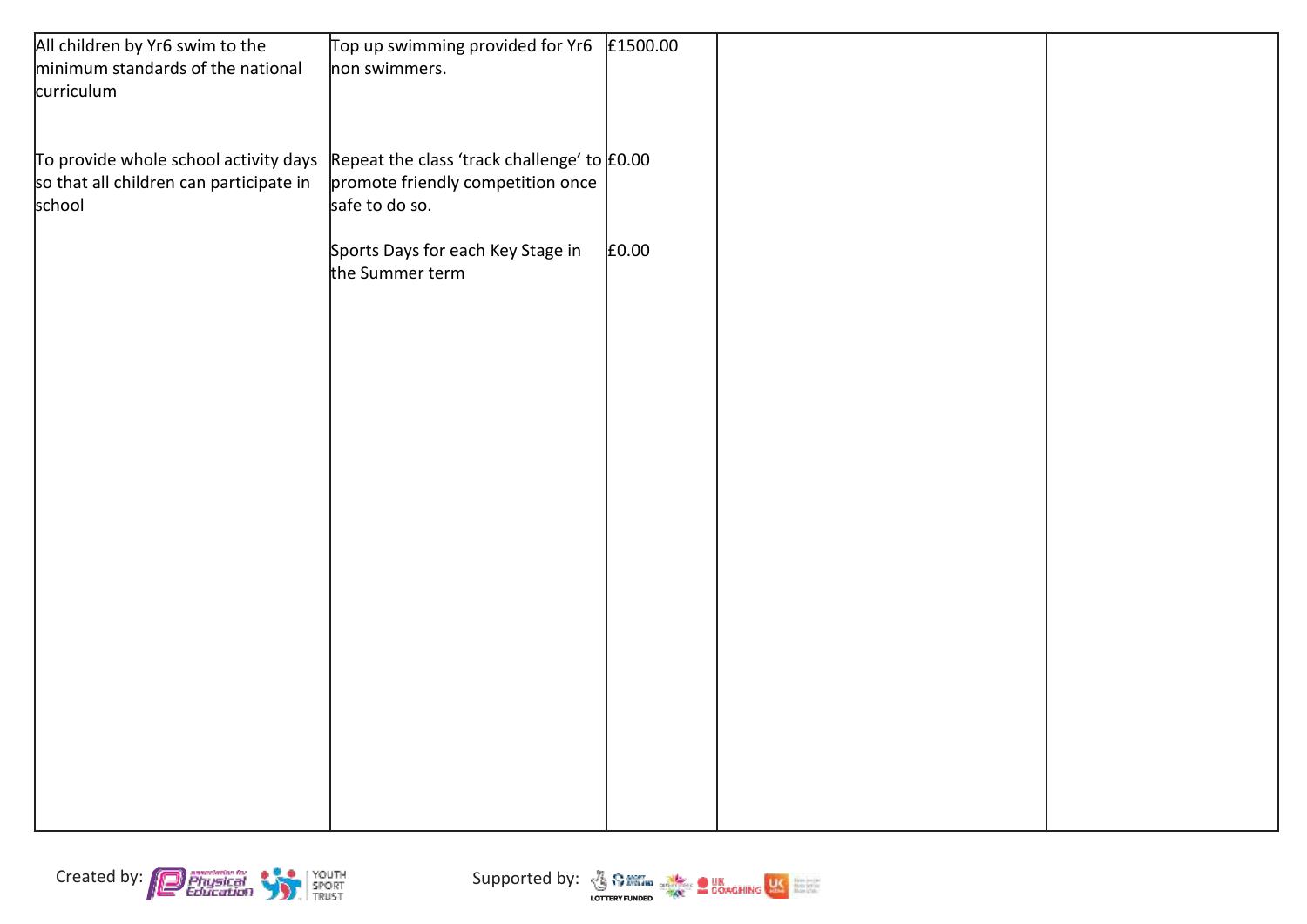| School focus with clarity on intended   Actions to achieve:<br>impact on pupils:                                                                                                                                                       |                                                                                                                                                                                                                              | Funding<br>allocated: | Evidence and impact: | Sustainability and suggested<br>next steps: |
|----------------------------------------------------------------------------------------------------------------------------------------------------------------------------------------------------------------------------------------|------------------------------------------------------------------------------------------------------------------------------------------------------------------------------------------------------------------------------|-----------------------|----------------------|---------------------------------------------|
| Children given access to high quality<br>PE, competitions, festivals and clubs in staff with access to professional<br>and out of school hours. Increased<br>levels of activity                                                        | PE Co-ordinator (TGA) to provide<br>development, training and<br>resources to help them teach PE<br>and to offer support to NQT or less<br>confident teachers.                                                               | £10,000.00            |                      |                                             |
|                                                                                                                                                                                                                                        | Arrange competitions and<br>participate in the School Games.<br>Run lunch and after school clubs<br>focusing on increased levels of<br>participation, especially for those<br>not able to access sport outside of<br>school. |                       |                      |                                             |
|                                                                                                                                                                                                                                        | For PE Co-ordinator and PE lead to<br>work together to on the PE<br>progression statement                                                                                                                                    | £0.00                 |                      |                                             |
| Provision of after school clubs such as Payment of additional hours to TAs $\vert$ £1,250.00<br>Gym, Dance and Girls Football                                                                                                          | who help run after school clubs                                                                                                                                                                                              |                       |                      |                                             |
| To learn safe cycling skills with training Book Bikeability for the Summer<br>provided by Plymouth School Sports<br>Partnership/Devon County Council<br>Level $1 -$ Year 3/4<br>Level $1/2$ – Year 5/6<br>Balance – Reception, $Yr1/2$ | term                                                                                                                                                                                                                         | £0.00                 |                      |                                             |



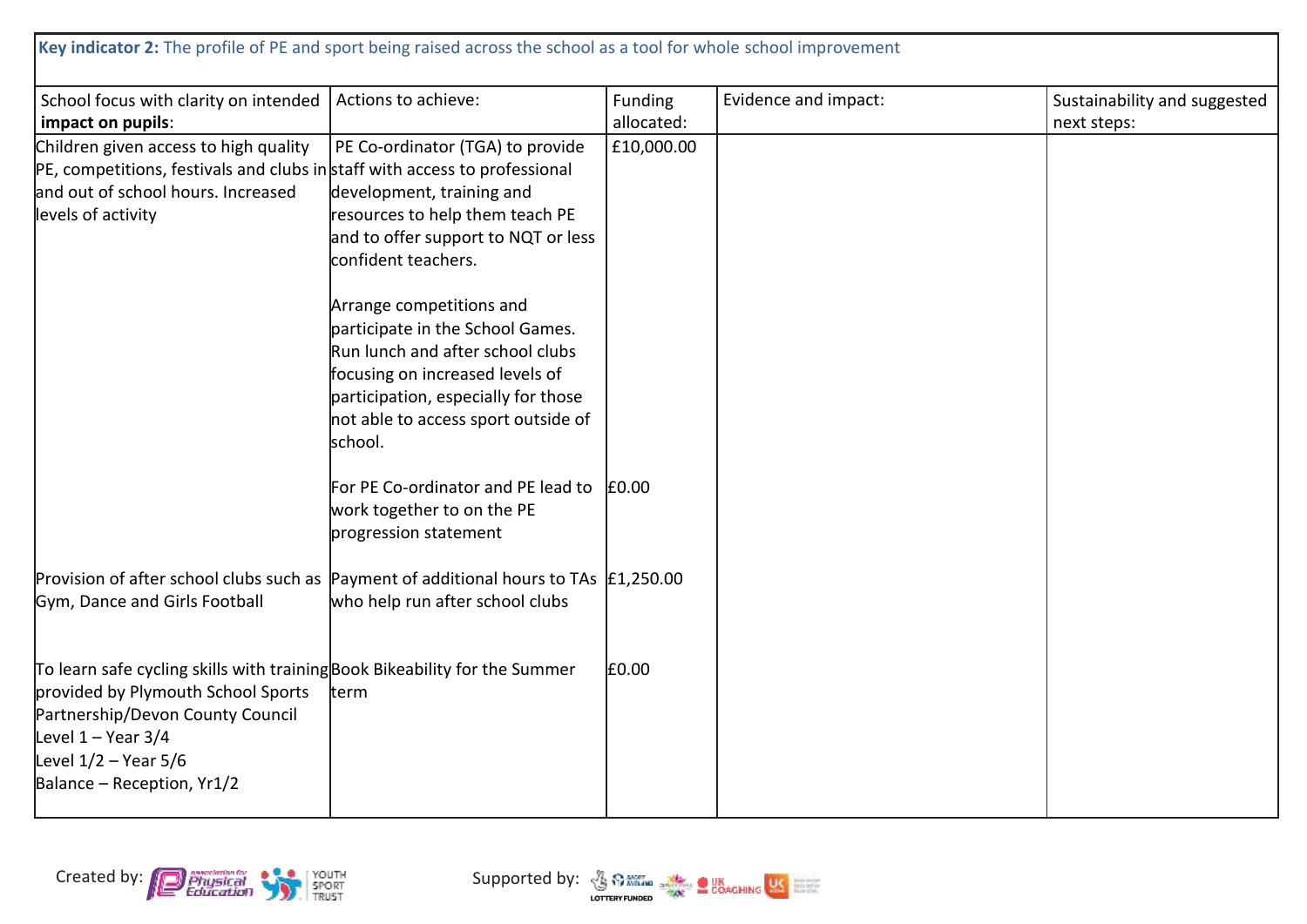| School focus with clarity on intended Actions to achieve:<br>impact on pupils: |                                                                                                                                        | Funding<br>allocated: | Evidence and impact:                                                                  | Sustainability and<br>suggested<br>next steps: |
|--------------------------------------------------------------------------------|----------------------------------------------------------------------------------------------------------------------------------------|-----------------------|---------------------------------------------------------------------------------------|------------------------------------------------|
| All children received high quality PE<br>lessons                               | Training to be provided where<br>necessary for Teachers/TAs who<br>are less confident.<br>(Cost includes training and supply<br>costs) | E1,000                |                                                                                       |                                                |
|                                                                                | To work alongside external<br>coaches in order to up-skill<br>themselves (Tennis, Football etc)                                        | £1,000                | Devonshire Tennis Academy working<br>with two members of staff<br>Autumn/Summer terms |                                                |
|                                                                                | Subscribe to the termly Babcock<br>LPD for support on H&S issues and<br>latest PE guidance (£60 per<br>session)                        | £240.00               |                                                                                       |                                                |
|                                                                                |                                                                                                                                        |                       |                                                                                       |                                                |
|                                                                                |                                                                                                                                        |                       |                                                                                       |                                                |



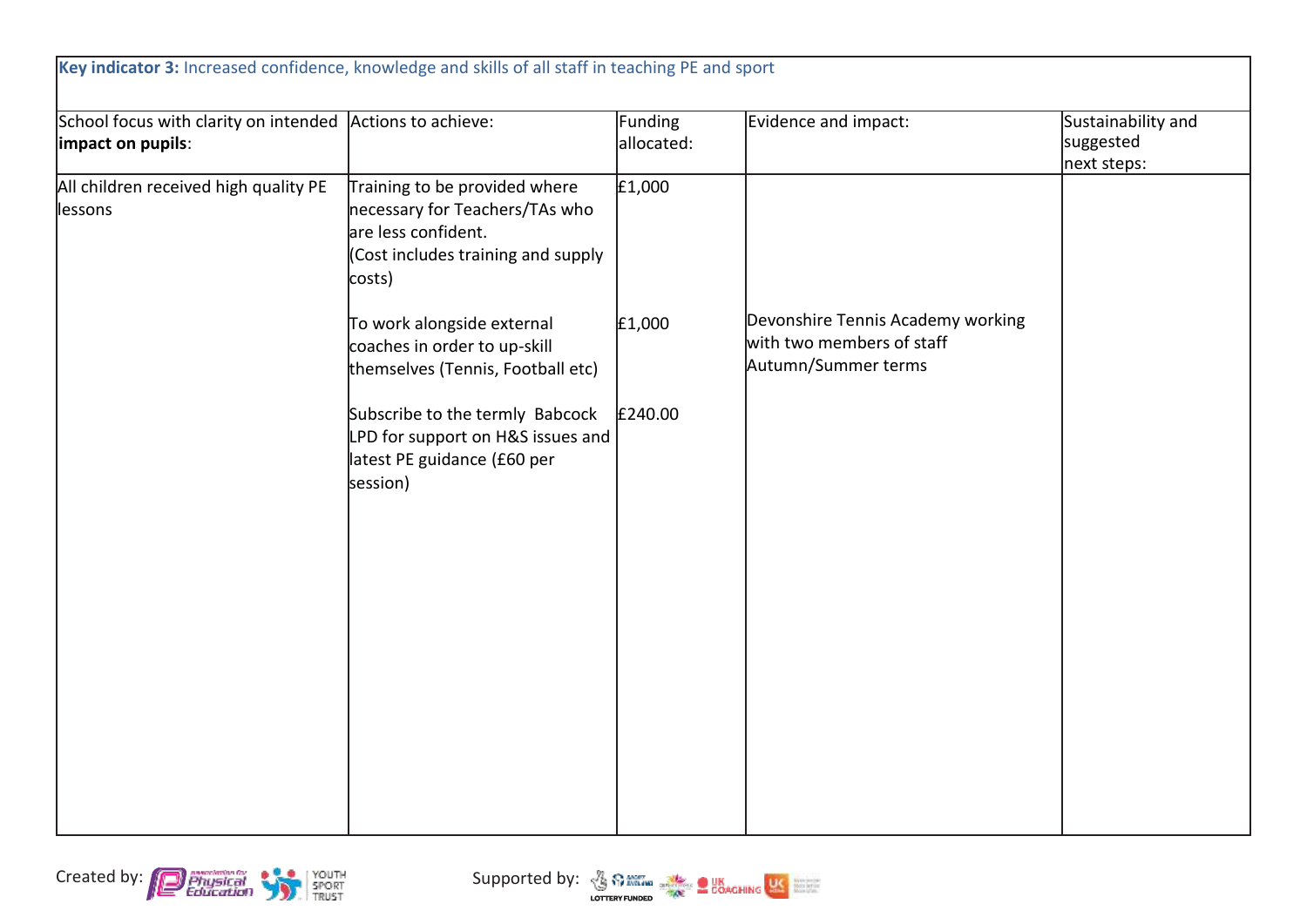| Introduce new sports and outdoor                       |                                                                                                                                                                                        |                                        | next steps: |
|--------------------------------------------------------|----------------------------------------------------------------------------------------------------------------------------------------------------------------------------------------|----------------------------------------|-------------|
| adventurous activities                                 | Take Yr6 pupils to Oceanfest beach £1000.00<br>and sports festival                                                                                                                     |                                        |             |
|                                                        | <b>Archery Taster Session</b>                                                                                                                                                          |                                        |             |
|                                                        | <b>Climbing Taster Session</b>                                                                                                                                                         |                                        |             |
| Children to get to experience non<br>mainstream sports | Provide a variety of sports in the<br>after school clubs (golf, baseball,<br>boccia, curling etc)                                                                                      |                                        |             |
| Support children that are Gifted and<br>Talented in PE | Provide opportunity for nominated $\epsilon_{300.00}$<br>children to extend their knowledge<br>and skill base through the Rising<br>Stars programme. (max 8 students)<br>- led by SSCO |                                        |             |
| Visit from an inspirational athlete                    | Enquire with Sports 4 Schools                                                                                                                                                          | Self-funding<br>through<br>sponsorship |             |



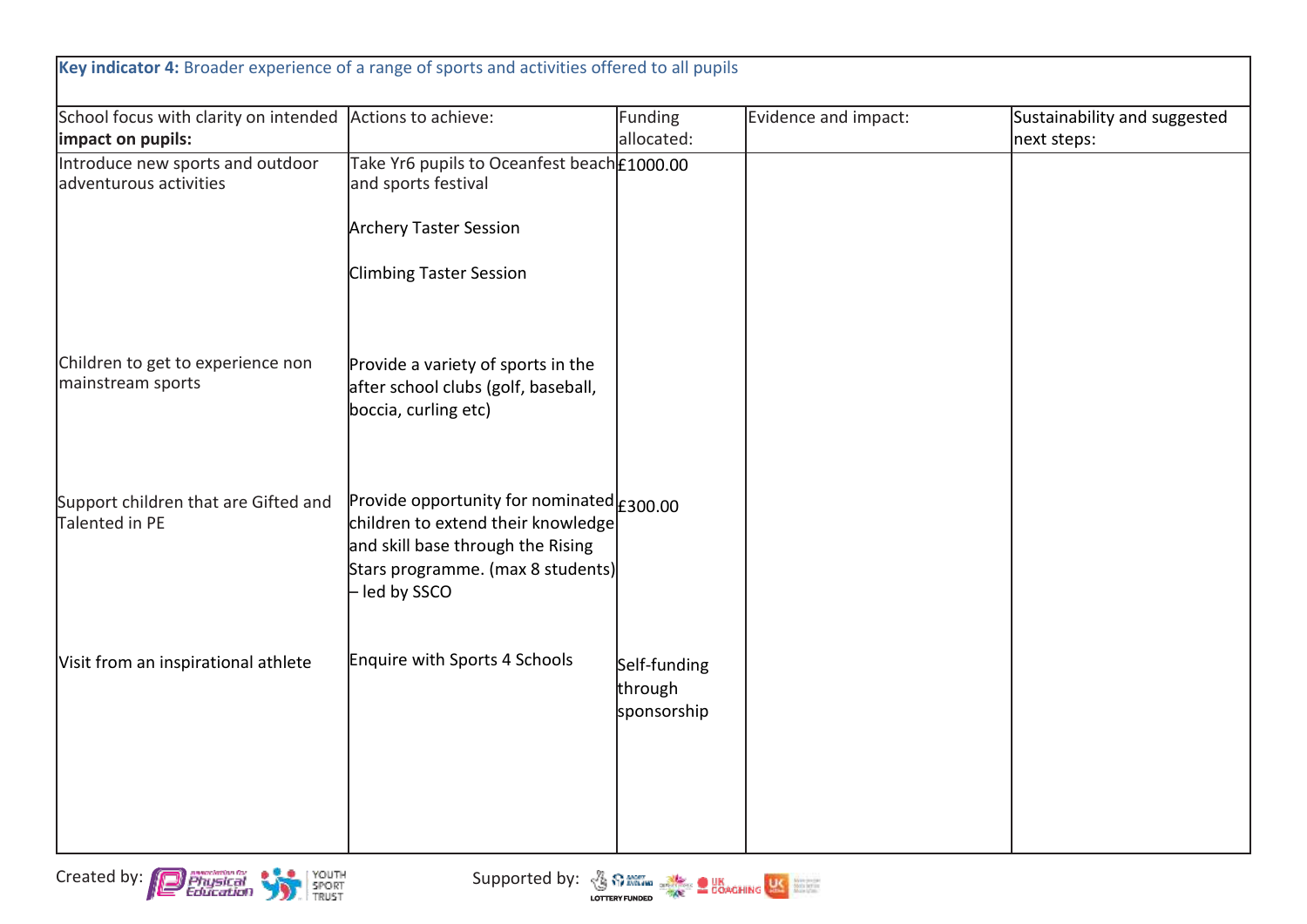| Key indicator 5: Increased participation in competitive sport   |                                             |                                             |                      |                              |  |
|-----------------------------------------------------------------|---------------------------------------------|---------------------------------------------|----------------------|------------------------------|--|
| School focus with clarity on intended Actions to achieve:       |                                             | <b>Funding</b>                              | Evidence and impact: | Sustainability and suggested |  |
| impact on pupils:                                               |                                             | allocated:                                  |                      | next steps:                  |  |
| Access for pupils to attend                                     | Join the Barnstaple Primary School E2808.00 |                                             |                      |                              |  |
| competitions, festival and school                               | Sport Programme. SSCO support               |                                             |                      |                              |  |
| games events.                                                   | for arranging inter and intra               |                                             |                      |                              |  |
|                                                                 | competitions and festival. Provide          |                                             |                      |                              |  |
|                                                                 | access to Devon School Games,               |                                             |                      |                              |  |
|                                                                 | advice on good practice and                 |                                             |                      |                              |  |
|                                                                 | arrange or deliver training for staff       |                                             |                      |                              |  |
|                                                                 | and pupils (eg. Sports Leaders)             |                                             |                      |                              |  |
| To work towards achieving the 'Gold'                            | To attend L2 and L3 events giving           |                                             |                      |                              |  |
| School Games Award (possibility of                              | as many children as possible the            |                                             |                      |                              |  |
| applying for Platinum depending on                              | opportunity of taking part. New             |                                             |                      |                              |  |
| criteria)                                                       | criteria to be published October            |                                             |                      |                              |  |
|                                                                 | 2020.                                       |                                             |                      |                              |  |
| All Yr2 and Yr4 children taken to the                           | <b>Entry Fees</b>                           | £240.00                                     |                      |                              |  |
| local tennis centre for primary schools                         |                                             |                                             |                      |                              |  |
| tennis festival                                                 |                                             |                                             |                      |                              |  |
| All KS2 children taken to Cross                                 | Giving all pupils opportunity to            |                                             |                      |                              |  |
| Country Event with other partner                                | represent school at a competitive           |                                             |                      |                              |  |
| primary schools                                                 | levent                                      |                                             |                      |                              |  |
|                                                                 |                                             |                                             |                      |                              |  |
| Provide opportunity for the less able                           |                                             | £700.00                                     |                      |                              |  |
| children to represent school at                                 |                                             |                                             |                      |                              |  |
| sporting events                                                 |                                             |                                             |                      |                              |  |
| To allow children to participate in as                          | Transport Costs                             | £2500.00                                    |                      |                              |  |
| many events as possible                                         |                                             |                                             |                      |                              |  |
|                                                                 |                                             |                                             |                      |                              |  |
|                                                                 |                                             |                                             |                      |                              |  |
|                                                                 |                                             |                                             |                      |                              |  |
| YOUTH<br>SPORT<br>TRUST<br>Created by:<br>Physical<br>Education | Supported by:                               | <b>SOUTH DESCRIPTION OF SCALE AND STATE</b> |                      |                              |  |